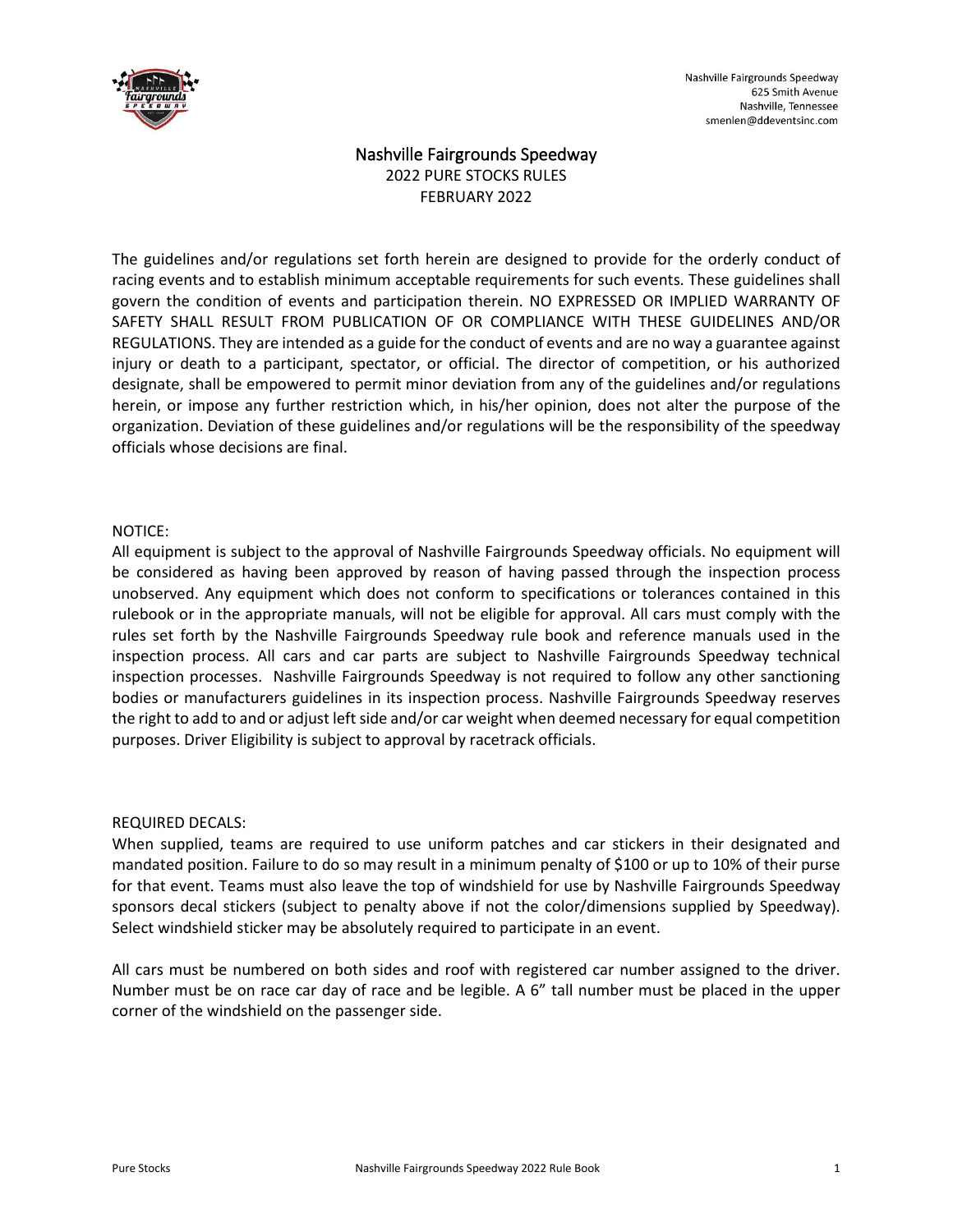

## **SECTION 1 – SAFETY:**

Rules apply at all times car is on track. All cars must complete and 'pass' the safety inspection process before on-track access is permitted.

1.1.1 Snell rated SA2010, or NEWER HELMET REQUIRED.

Neck brace (or head and neck restraint) required.

SFI-approved full fire suit required. Fire Retardant gloves, and. Recommended: Fire Retardant head sock and underwear. Recommended: Fire retardant shoes.

Roll bar padding required in driver compartment. Recommended: Fire Retardant padding.

On board fire extinguishing systems are highly recommended.

Driver's side window net required, minimum 16 inch x 20 inch ribbon or mesh style, and must be mounted to roll cage so latch is at top front of window.

Minimum three inch (two inch with head restraint system) wide SFI-approved FIVE POINT SYSTEM REQUIRED must be mounted securely to main roll cage. SEAT BELTS CAN NOT BE OLDER THAN 3 YEARS. Recommended: Safety belts be no more than two years old.

Kill switch required within easy reach of driver and must be clearly marked 'OFF and ON'. All power switches must be clearly marked 'OFF and ON'

1.2 Racing Seat. Aluminum High Back seats only, must be bolted in with .0375 inch bolts. MUST HAVE HEAD SUPPORT. EITHER WITH SEAT OR BOLT ON.

1.3 Mirrors. One (1) inside mirror only; must be mounted in traditional rearview mirror location (center of car) Wink mirrors and wide angle mirrors are permitted.

1.4 Fuel Cell. Fuel Cells are required. Maximum 22 gallon. If fuel cell does not have aircraft style positive seal filler neck/cap system – a flapper, spring or ball type filler rollover valve is required. Fuel Cap MUST BE Tethered. Recommended: Bladder Type fuel cell highly recommended. Fuel shut- off recommended.

1.5 Fuel Cell Container. Must be made from 20 gage steel and mounted in a minimum 1"x 1" square tubing or two solid steel straps around entire cell, two inches wide and 0.125 inches.

1.6 Fuel Cell Bar. 1 ¾" .083 fuel cell bar must be installed behind fuel cell and must be 1" lower than fuel cell container.

1.7 Fuel Cell height We highly recommend all Fuel cells be flexible bladder type. Recommended: Fuel cell be no more than 3 years old. mounted in a steel container (20 gage min. thickness). Highly recommend the fuel container be mounted in a 1"x1" x .065 wall steel tubing frame welded in place a minimum of 10" from the ground height. MUST HAVE a 1/8" plate the width and height of the fuel cell be mounted between the fuel cell and rear end housing.

1.8 Fuel Line. Fuel line can run under car but must be higher than the lowest part of the frame and securely attached. Fuel line can be run through the car from fuel cell but must be in a 1 pc. steel pipe and the pipe must extend a minimum of 1" out from front and rear firewall.

1.9 Drive Shaft Loops. 2 drive shaft safety loops made of flat steel minimum 0.25 inch by two inch steel strap, or one inch tubing. Drive shaft loops should be mounted 6 -12" in from each end of the drive shaft u joint. All drive shafts must be painted white.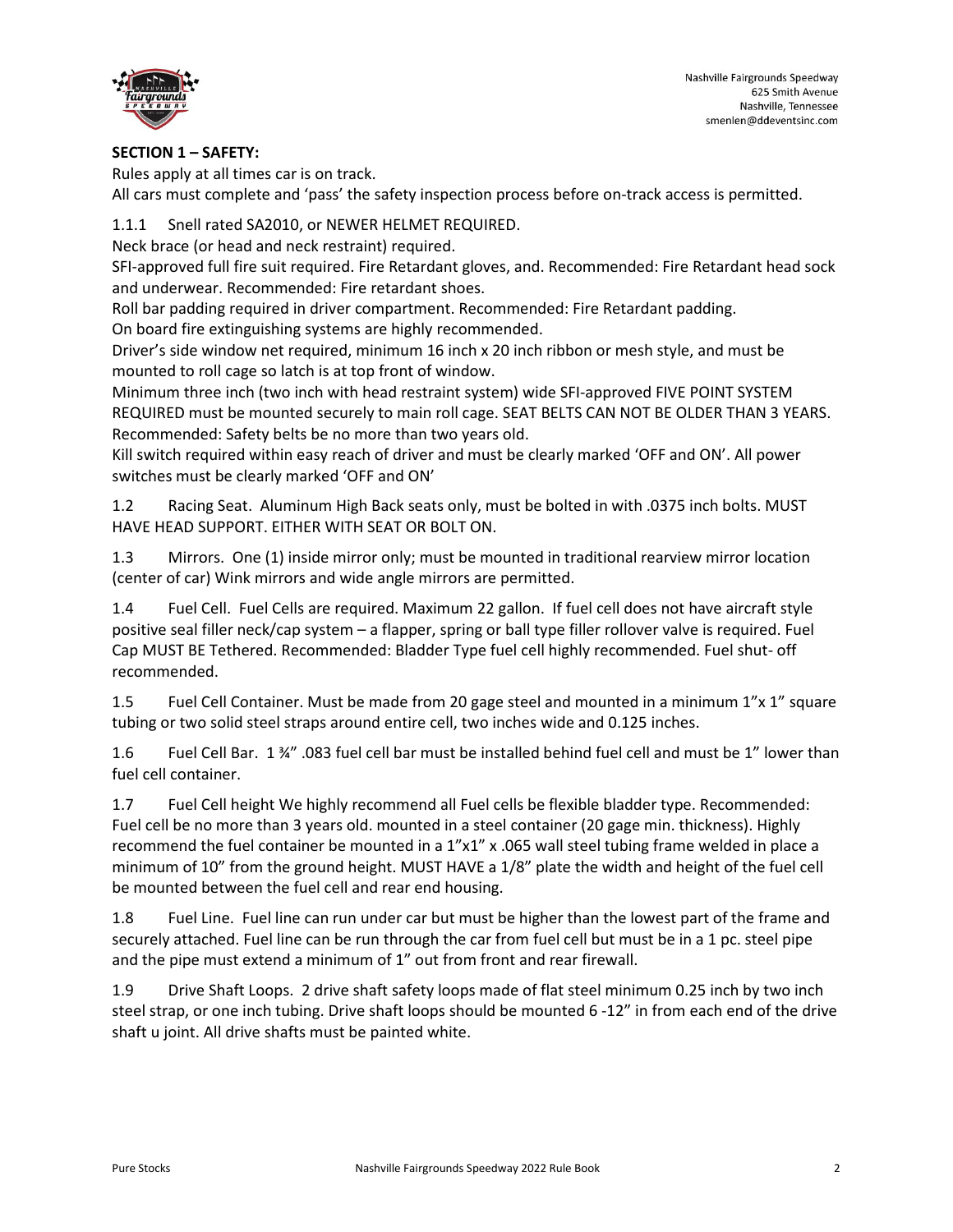

### **SECTION 2 – BODY & INTERIOR:**

- 1) Stock Equipment All stock equipment only for that year model car.
- 2) Replacement Body Panels Body sides may be replaced with sheet metal. Quarter Panels, Doors & Fenders may be steel or aluminum aftermarket replacement panels but must follow factory curve and sizes. No flat sides allowed. The entire door may be steel fabricated sheet metal however the doors must have the stock type upper and lower body lines formed into it. The top edge of the door must be hemmed the length of the door to eliminate sharp edges. All replacement body panels may be welded or riveted on using 3/16" rivets. NO sheet metal screws. Panels must follow basic stock contour & shape. NO flat sided body panels.
- 3) No sharp or jagged edges on body panels including exhaust.
- 4) Fiberglass Hoods and Deck Lids are allowed with no weight penalty. NO homemade hoods.
- 5) Fender edges cannot be rolled out. Highly recommended that all fender edges are hemmed 180 degrees.
- 6) Inner Body Supports may be removed.
- 7) Doors All stock doors must be welded or bolted shut.
- 8) Bumpers Stock bumpers must remain in stock location, with NO reinforcing. All stock bumpers must have a chain to connect from the bumper bolt to the frame bumper bolt or welded bumper shocks to keep the bumpers from coming out of the bumper shock. If Plastic Nose and Rear Bumper covers are used, you may remove the stock bumpers and replace with a single 1.75" preformed bumper car and bumper support tubes. The top edge of the nose or rear bumper cover may be braced with tubing.
- 9) Glass & Interior Must remove all side and rear glass and flammable interior. Must leave windshield or replace with 1/8" Lexan / Polycarbonate. No Plexiglas.
- 10) Mirror One (1) inside mirror ONLY. Mirror must be mounted in traditional rearview mirror location (center of car). Wink mirrors and wide-angle mirrors are permitted.
- 11) Lights & Hub Caps Must remove headlights & taillights. Must remove all hub caps.
- 12) Interior Must remove all cloth/plastic type interior panels. Dash may be removed.
- 13) Steering Column Stock steering column may be removed and replaced with 2 pcs of .125 wall DOM tubing mounted with two (2) swivel steering knuckles and at least two supports with no weight penalty. MUST HAVE REMOVABLE QUICK RELEASE STEERING WHEEL.
- 14) Hood & Deck lid latch Must remove hood and deck latches on stock hoods and deck lids and replace with minimum of two hood pins. Must remove deck latch assembly and replace with two hood pins. Hoods and decks must be held shut with quick release hairpin or lynch pin type fasteners to secure panel.
- 15) Heater & AC Core May remove heater core and air conditioner core, but all holes in firewall must be covered with steel sheet metal minimum 24 gauge.
- 16) Trunk sheet metal and behind the driver may be cut out.
- 17) Spoiler 6" maximum spoiler height x 60" max width. Cannot extend past stock quarter panel top edge.
- 18) Firewalls & Rocker Areas To protect our drivers the front and rear firewalls and rocker panel areas must be sealed with metal out to the body panels in all divisions. No open holes allowed in the fire walls. Holes must be covered with metal.
- 19) Cars must have stock front firewall and stock floor pan. Stock floor pan must run at least to behind the driver's seat. Interior may be boxed in or aftermarket interior with wheel tubs can be used behind the driver.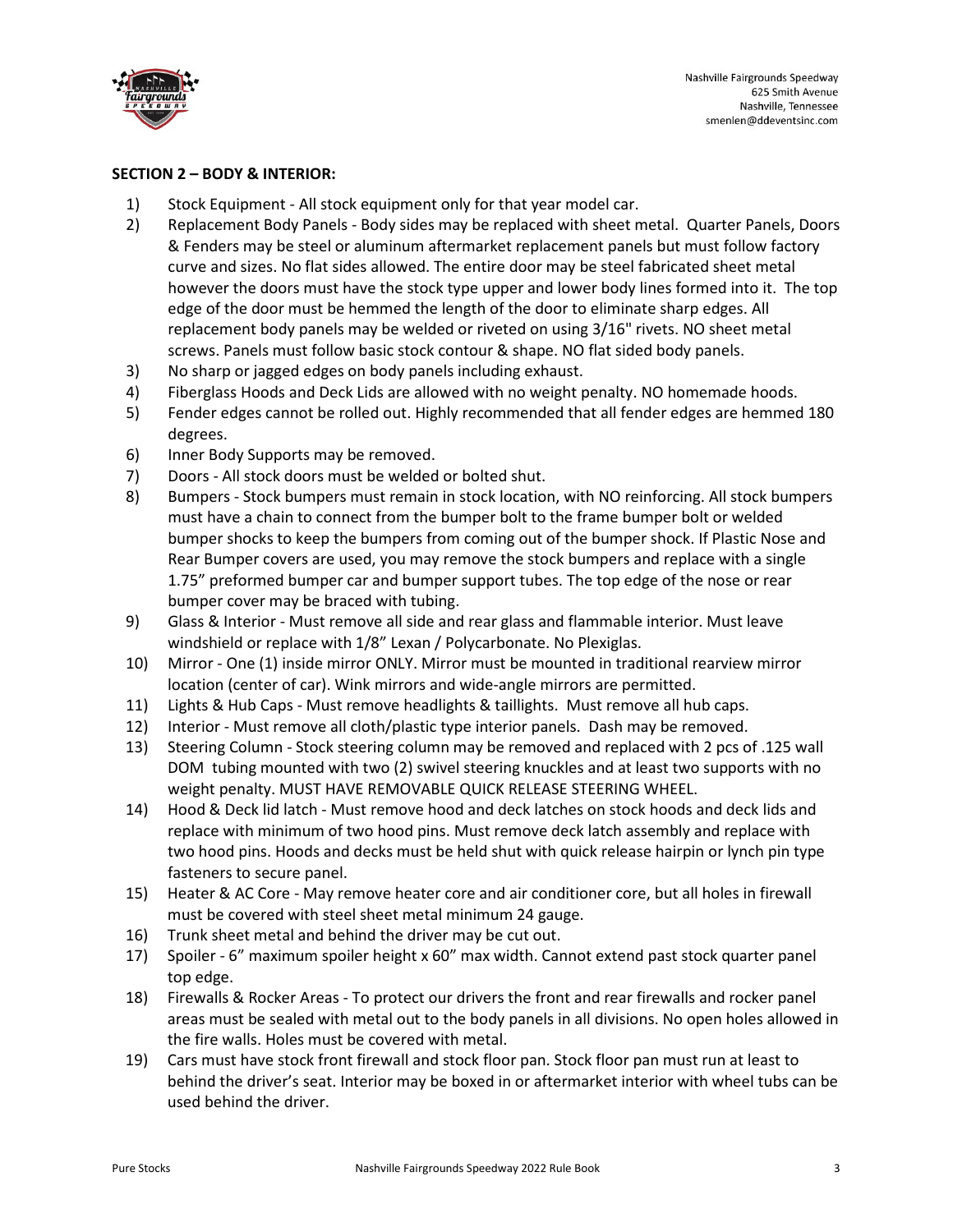

- 20) Body Panel Inner Liners may be removed.
- 21) Center B-post / Door post on 4 door cars. This post may be removed on 4 door cars for roll cage and door bar installation.
- 22) Stock OEM or aftermarket type power steering pumps and alternators may be used.

### **SECTION 3 – ROLL CAGE:**

- 1) 1-3/4" DOM .090 min wall tubing for roll cage highly recommended.
- 2) Roll Cage All cars must have a minimum 4-point roll cage with minimum 3 left side door bars and 2 right side door bars. 4 driver's side door bars and 3 right side door bars. Minimum of 2 vertical 1 ¾" OD spacer bars in between each door bar. Must use gussets on all driver side door bars.
- 3) Main Hoop Main hoop should have a bar from side to side with a diagonal bar behind driver head.
- 4) No limit on down bars or support roll cage bars.
- 5) Excessive bars cannot be used behind the nose.

### **SECTION 4 – BATTERY:**

- 1) Battery must be moved to driver compartment behind driver seat. Must be securely mounted in place and in an approved sealed and vented container, vented to the outside of the car with a hose.
- 2) Must have working emergency cut-off master switch within reach of driver and officials. MUST BE CLEARLY MARKED WITH – OFF and ON LABELS.
- 3) 12-volt system only.

### **SECTION 5 – COMMUNICATION:**

1) Radios are permitted in this division. Driver and/or spotter must be able to monitor Race Control with a scanner or RaceCeiver device.

### **SECTION 6 – COOLING SYSTEM:**

- 1) No anti-freeze in radiator. \$100 FINE if caught using anti-freeze.
- 2) Stock radiators ok, may replace plastic with stock metal or aluminum radiators.

### **SECTION 7 – SUSPENSION & STEERING:**

- 1) No Coil spring preloaders.
- 2) No suspension travel limiting devices allowed including trick mounting of shocks. No coil binding or bumping. No aftermarket suspension and steering components.
- 3) Bushings All bushings must be stock or stock replacement polyurethane type, No mono balls.
- 4) Stock 4 link Suspension Suspension parts must remain stock for that year, make and model of car. Stock OEM spindles ONLY. Spindles must match chassis type, make and model. May be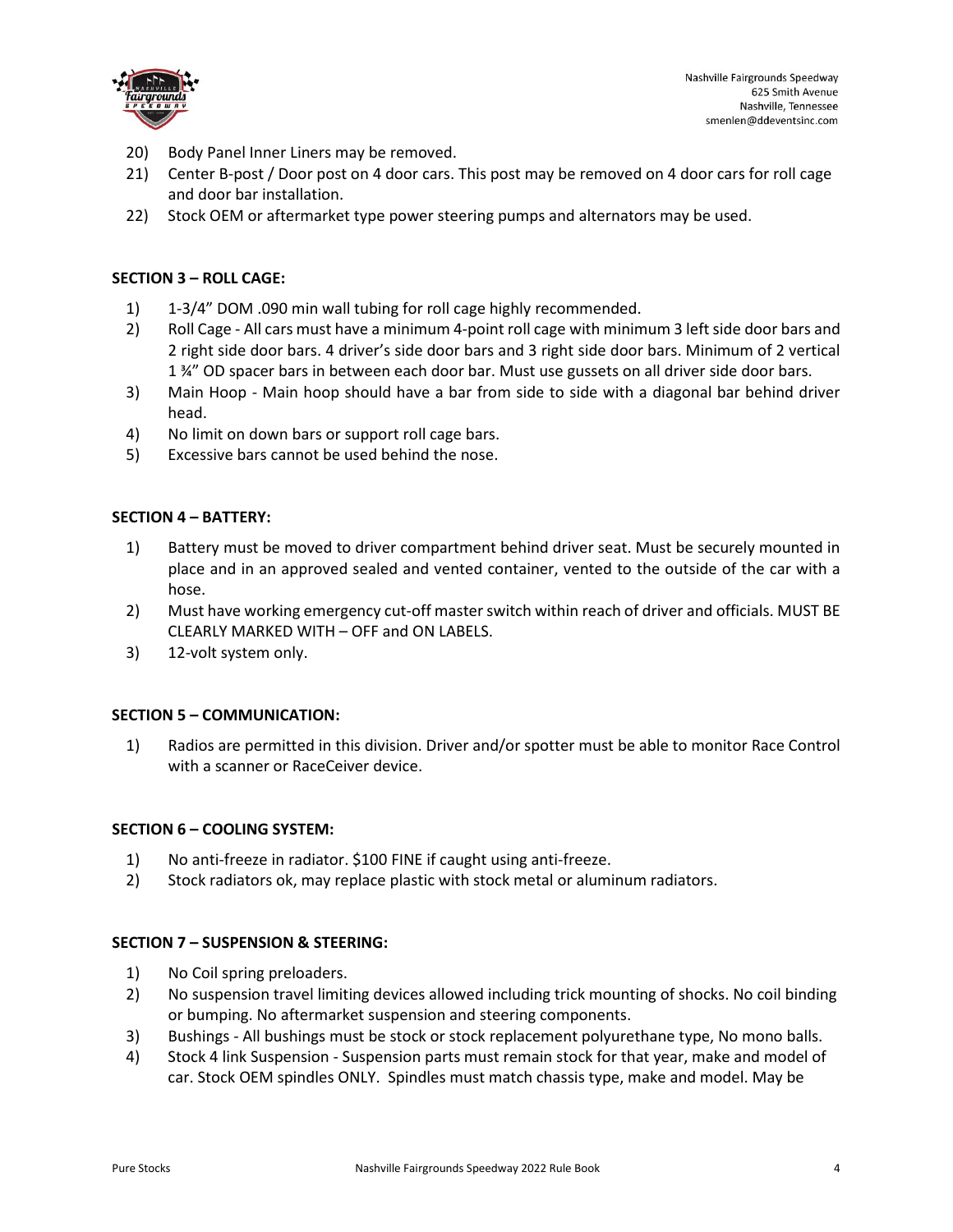

reamed for larger ball joints. No Relocating of suspension mounting points. Mounting points and brackets must be in stock position.

- 5) Racing/Performance Parts No racing or performance parts permitted unless stated so in the rules.
- 6) Front Springs May run pig tail or flat end racing springs. FRONT SPRINGS Minimum 700 pound spring rate.
- 7) Rear Springs Minimum 125 pounds spring rate. REAR Springs no more than 50 pounds in rate difference from Left to Right REAR Springs.
- 8) Frame Height Minimum frame height 7" measured at step up in frame on left front corner.
- 9) Over size ball joints and sleeves for the ball joint to mount in may be used.
- 10) Weight Shifting Devices Absolutely no weight shifting devices of any type.
- 11) Buckets Adjustable buckets will be allowed.
- 12) Rear Wedge bolts Wedge bolts will be allowed in the rear ONLY, however if you choose to use rear wedge bolts they cannot be adjusted during a race.
- 13) Spring Rubbers are allowed.
- 14) Solid or adjustable shims may be used in front and rear springs. May extend spring seat centers to hold shims and springs in place.
- 15) No mono balls.
- 16) Must use Over the Counter (Local Auto Parts Store (Autozone, O'Rielly etc.) NOT a performance Speed Shop) stock shocks or stock replacement shocks. NO BILSTEIN shocks of any types. Adding Grease to a shock is not permitted. Must be stock UNALTERED local auto parts type shocks. Any shock may be claimed by track or competitor for \$25.00 each. (\$100 for all 4) Factory brand name & part numbers must be on the shocks so they can be compared to over the counter shocks of the same type.
- 17) Front Lower shock mounts may be moved or spaced for clearance and Travel.
- 18) Maximum 1 .125 " OD (1 1/ 8" ) Diameter Sway bar. Must be factory stock type sway bar with stock OEM wall thickness.
- 19) Sway bars must be bolted or welded in mounts under frame. Sway bar can be hooked as you wish on the lower control arms but sway bar must be located and mounted above the lower control arms.
- 20) GM Style steering box with drag link and idler. Any ratio. No Rack and Pinion
- 21) Minimum Wheelbase for BIG GM type Chassis, 112". 112" Minimum Wheelbase. No Cut Down Chassis
- 22) Chassis cannot be X'd out. No X b racing allowed on chassis.

## **SECTION 8 – BREAKS:**

- 1) Working brakes required. All brakes must work. Must have stock brake pedal & stock type Master Cylinders.
- 2) Calipers, Rotors, Brake Drums Must have stock calipers, rotors and brake drums. No four wheel disc unless the factory car had it.
- 3) Four Wheel Brakes All brakes must be hooked up and working together. No pinching of brake lines. No shut off valves.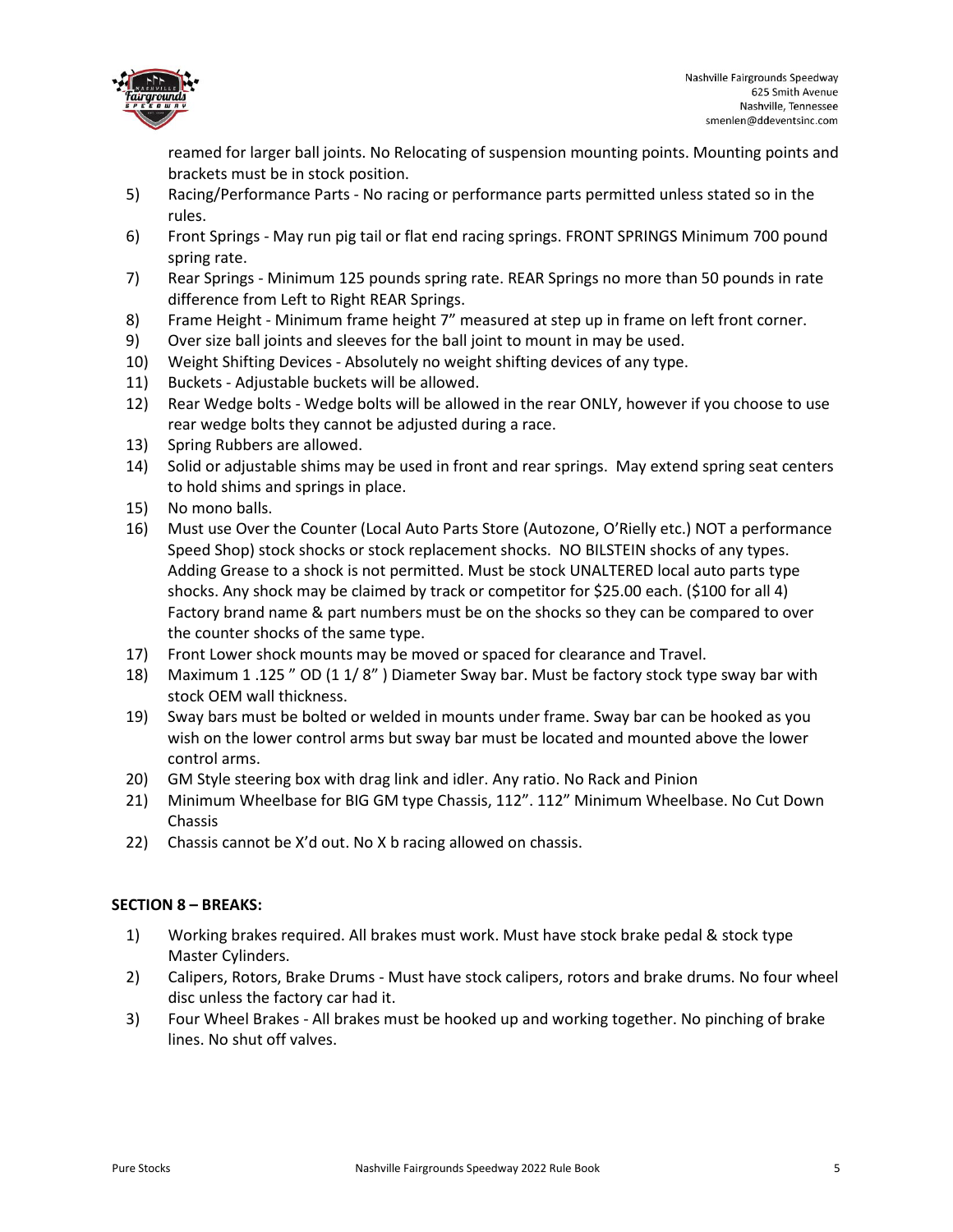

## **SECTION 9 – WEIGHT:**

- 1) Minimum base weight 3,450 lbs.
- 2) Maximum left side wight is 53.0 percent.
- 3) Maximum rear wight is 48.5 percent.

# **WEIGHT BREAKS**

- a) Gage legal Holley carburetors. No HP carburetors or components. #4412 500 CFM carburetors can run with a 50 lb weight break. Holley 2 barrel part# 7448- 350 cfm carburetors can run with a 75 lb weight break These weights may be adjusted as needed.
- b) 305 Engines If you are running a 305 block with (.060 max. bore or smaller engine your weight will be a minimum of 3350 lbs with 53% Left side). 305 with HO small chamber heads must weigh 3450 lbs with 53% Left Side weight. No 305 Vortec head.
- 4) Adjusting Weights Track reserves the right to change or adjust weight and add weight to any car at any time to level the competition. Weight may be changed on any car in the interest of a level playing field for the division.
- 5) Lead No Tungsten or liquid weight. All ballast must be mounted securely with 1/2" Bolts, Fender Washers & Lock nuts Ballast can be attached to the frame rail / chassis at any point even behind the rear axle however the weight cannot be located outside of the frame rail / chassis it is attached to. Ballast cannot be mounted lower than the frame rail / chassis it is mounted to. We highly recommend all ballast be put in weight boxes welded or securely attached to the frame rail by welding or securely bolted with multiple 1/2" Bolts, Fender Washers & Lock Nuts. ALL LEAD MUST BE INSPECTED BY TECH OFFICIALS BEFORE CAR CAN GO OUT ON TRACK. (Initial Safety Inspection) ALL LEAD WILL BE PAINTED WHITE WITH CAR NUMBER ON ALL SIDES. CAR NUMBER SHOULD BE IN LARGE PRINT STYLE AND IN PERMANENT MARKER OR PAINT. THIS IS MANDATORY. Any driver that loses any lead from his car will be fined \$10.00 PER POUND payable prior to any further competition. This rule is in effect during race day and practice days.
- 6) Absolutely no weight shifting devices of any type.
- 7) Weight cannot be mounted lower than the bottom of the frame rails.
- 8) No weight may be mounted on, or added to, any moving parts.

## **SECTION 10 – BUILT ENGINE:**

- 1) Hydraulic lifters only. Hydraulic Flat Tappet cams ONLY. No roller cams in carbureted engines. No roller rocker arms allowed.
- 2) Engine Location & Mounts The engine & sub systems must be in its original position. After Market solid motor mounts may be used but engine must be in stock position.
- 3) Engine block 2 or 4 bolt main GM blocks are approved for competition. No aluminum engine blocks or heads on carbureted engines.
- 4) Engine Size Max CID, GM 350, Ford 351W, Chrysler 360
- 5) Rebuilt Engines Engine may be rebuilt, Max over bore .060.
- 6) Pistons Stock replacement 2 or 4 valve relief cast or forged flat top or dished pistons. No dome pistons. No short or narrow skirt Pistons. Full skirt pistons only. 9.6.1 MAX compression.
- 7) Rods Rods must match engine size (example: Must be 5.700 inch rods on 350 Chevrolet) Must use Stock 5.7" Rods, Scat or Eagle I beam type 5.7" Rods are approved for competition.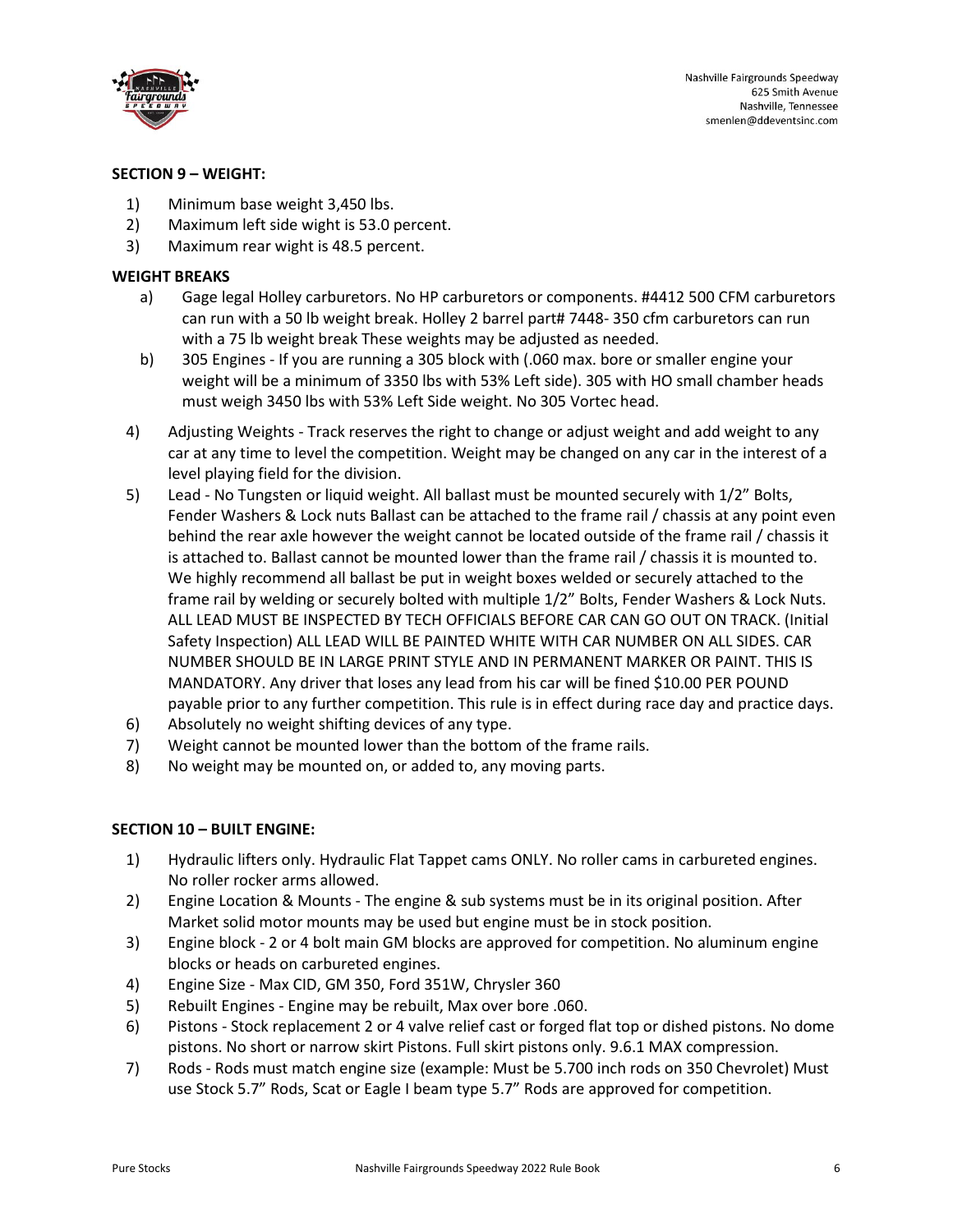

- 8) Cranks 3.48" stroke cranks ONLY. Stock GM Crank. No cutting, grinding or machining of ANY crank. Scat or Eagle Cast Cranks are approved for competition. Minimum crank weight is 49 pounds with timing gear. No excessive removal of material to balance. NO cutting of counterweights and added heavy metal. No Heavy metal can be added to the crank.
- 9) Valve Springs May be Stock, Z-28 or Comp Spring #981-16 with a maximum of 105 pounds seat pressure.
- 10) Cylinder Heads Cylinder heads must be stock cast type. Minimum chamber of 72cc. Stock valves, stock springs. High performance heads are not allowed. The following heads are NOT Allowed #041, #186, #291 #461, #461x, #462, #491, #492, #370. No aftermarket heads. No three hundred hp heads of any kind. GM #441, #487, #993 heads are good performing heads for a 350 engine. No grinding, porting, polishing or acid dipping of heads. All Unapproved heads and components may be Confiscated.
- 11) Rocker Arm Studs Rocker arm studs may be pinned, Screw in studs are allowed.
- 12) Must be a hydraulic flat tappet camshaft. Max lift .450 cam measured at the valve. .003 manufacturers variance tolerance. The manufacturers part number must be stamped in the camshaft. No custom grinds, the cam must be out of a catalog and be bought off the shelf of one of the following places: JEGS, Summit or Lane Automotive. Cam card needs to be available to read if cam is being checked with the cam doctor.
- 13) Must use factory firing order for all engines including 5.3 engines. Built Engine firing order is 18436572. B Stock GM HEI Distributors or Stock Street type Replacement type HEI distributors. Approved Distributors include Stock GM, MSD Pt #8362 Street Fire distributor or Mallory Pt#7548201. No externally / remote type mounted coils. Weights may be welded.
- 14) DIGITAL Soft Touch Rev limiters are the ONLY standalone rev limiters that are approved for competition on built engines and may be REQUIRED on any built engine race car after 3 feature wins. RPM limits will be set by tech and cannot be changed.
- 15) Double roller timing chains are permitted.
- 16) Any valve cover is permitted.
- 17) Must have air cleaner (with solid top). Minimum 14" OD. Maximum 16" OD. No flow through tops, no holes in the top or bottom of the air cleaner. Effective 8/06/19 on a trial basis you may use a cold air box with your air cleaner with a 2" x 20" maximum size hole at the back of the hood where the windshield meets the hood to draw cool air. No hoses or ducts going to the air box.
- 18) Intakes Stock cast iron intakes are approved for competition. No marine steel / factory stock. Absolutely no altering can be done on the intake. No grinding, porting, polishing. No acid dipping etc. Absolutely no altering or internal coatings of any type on this intake
- 19) Aluminum Intakes Aluminum Edelbrock #2101 Quadrajet carburetor. Absolutely no altering can be done on this intake. No grinding, porting, polishing, welding etc. No acid dipping etc. Runner cc's cannot be altered and are subject to be checked against new intake specs. Absolutely no altering or internal coatings of any type on this intake.
- 20) Engine/Carburetor/Fuel Injection Engine & carburetor or fuel injection must be stock for that model car. Quadrajet carburetors or 2 barrel Rochester carburetors on GM, Motor craft 2 or 4 barrel on Ford. Must be stock, no grinding or polishing permitted. Gage Legal Holley carburetors - the Holley #477 8 or Holley #4412 two barrel. No Oxygen enhancing fuel additives.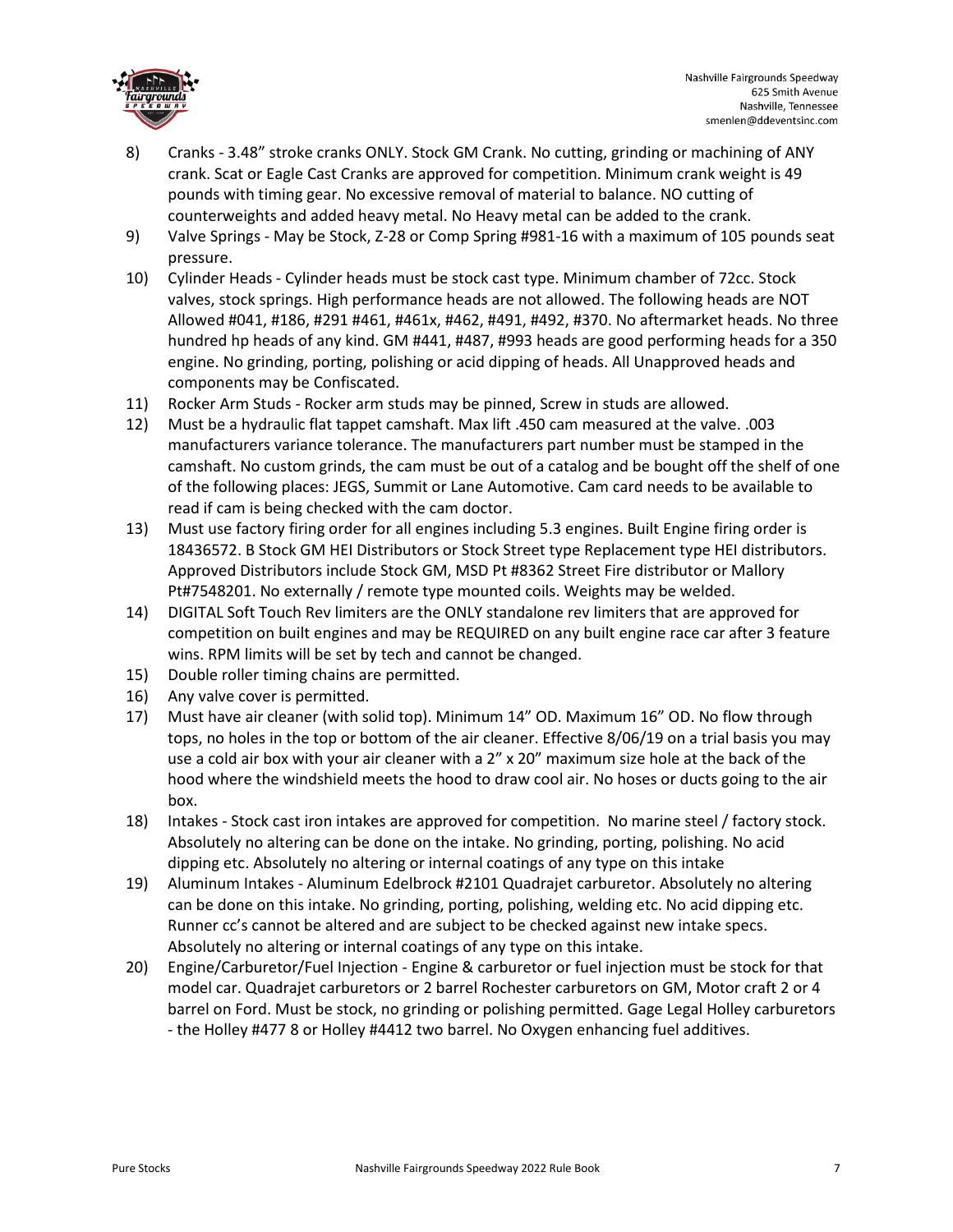

- 21) Exhaust Exhaust manifold must be factory stock type. Exhaust pipes must extend past the driver and exit out either side of the car. No headers of any type permitted. Exhaust exiting sides of car must not create an obvious cutting hazard. Maximum of 2.5" exhaust pipe. No X, Y or H pipes. Must be two individual exhaust and exhaust must bolt & unbolt to the stock unaltered manifold flange.
- 22) Exhaust Manifolds Must remain as produced from the factory. No Ram Horn center dump Corvette exhaust manifolds. No LT1 Manifolds. No factory steel tube type manifolds. CAST IRON ONLY.
- 23) Carb Adapter One Carburetor adaptor plate may be used but must be aluminum with a maximum height of one inch. (1").
- 24) Engine Setback The left upper ball joint must be located between the #1 and #3 Spark Plug holes on the Left (drivers side) cylinder head. This includes BOTH the Built Engines and the 5.3 Engines.

## **SECTION 11 – TRANSMISSION:**

- 1) Automatic Transmissions Mandatory. NO METRIC OR POWER GLIDE TRANSMISSIONS OR PARTS.
- 2) 350 Turbo Transmission Stock 350 Turbo transmissions are approved for competition.
- 3) Torque Converter Stock 12 inch working torque converter required in all transmissions. (1/2" tolerance allowed on converter diameter). No direct drive / lock up transmissions.
- 4) Driveshafts No aluminum or composite drive shafts (Steel Minimum 3" diameter).
- 5) DRIVESHAFT MUST BE PAINTED WHITE WITH TWO LOOPS.

### **SECTION 12 – REAR AXEL & DIFFERENTIAL:**

- 1) Stock Rear End Rear end must be stock for that car. Changing gear ratio is allowed.
- 2) ONLY Stock Open type or welded, spool locked type center sections allowed. NO aftermarket Auburn type rear end units.
- 3) NOTE 2.73 and 4.56 are the typical rear gears ran at Nashville Fairgrounds Speedway.
- 4) Maximum 4:56 (no larger number, example no 4.88 gears) Rear Gear ratio. This rule is for all engine packages.

### **SECTION 13 – WHEELS & TIRES:**

- 1) Wheel Size All four wheels must be the same size.
- 2) Wheels No aluminum or alloy wheels.
- 3) Wheel Width 7" or 8" wheels are allowed. Maximum eight (8) inch steel wheel width.
- 4) Aftermarket Wheels May run aftermarket 8" wide steel racing wheels.
- 5) Maximum Tread width measurement at the face of the wheel to face of the opposite wheel is 73.25" including the toe. Metric Chassis Maximum is 71.25".
- 6) All wheel studs may be replaced with larger racing studs.
- 7) Oversized Lugs. 1" OD Oversized steel lugs are recommended on all wheels and required on Right Front wheel. Required on all aftermarket racing wheels.